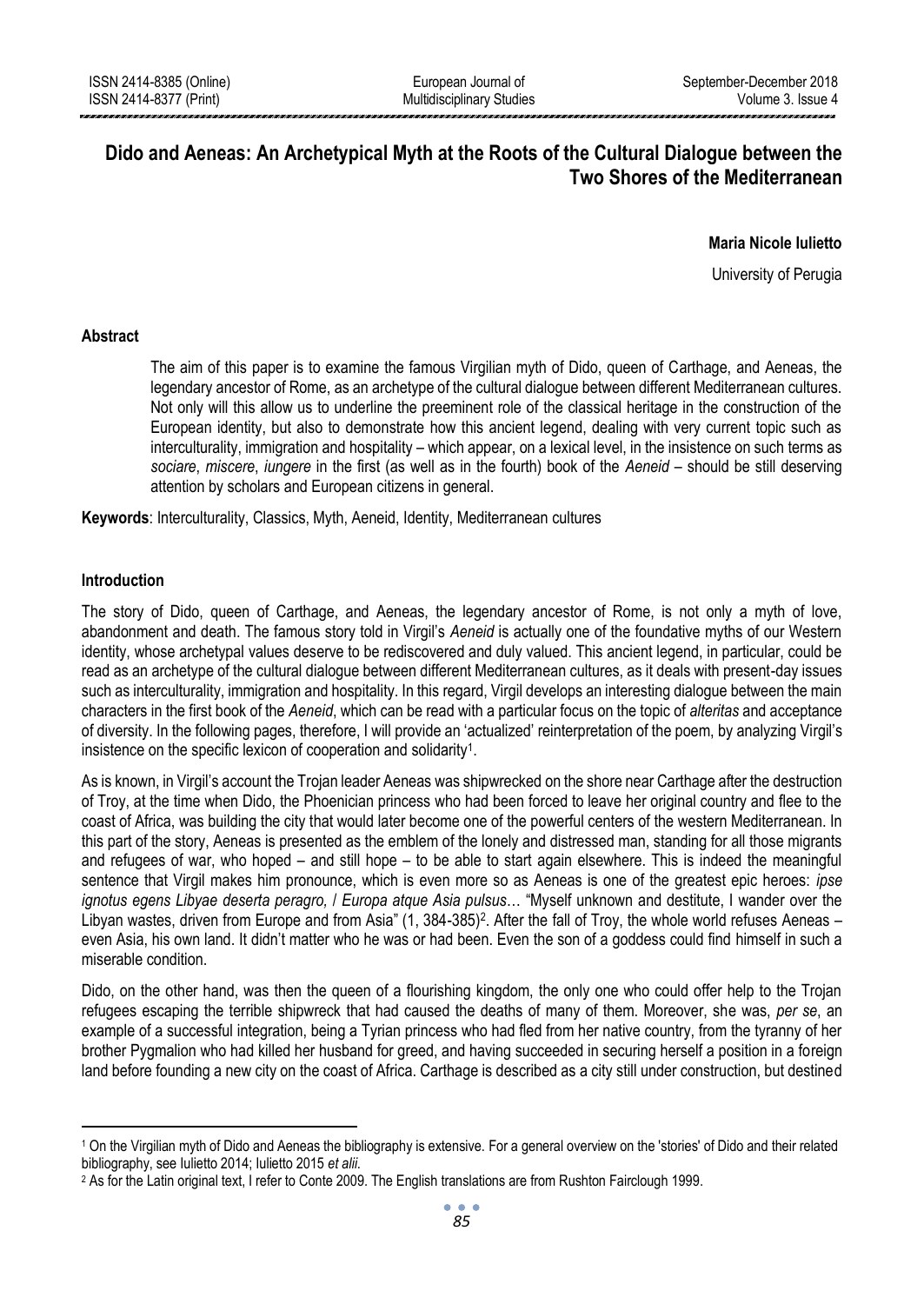| ISSN 2414-8385 (Online) | European Journal of              | September-December 2018 |
|-------------------------|----------------------------------|-------------------------|
| ISSN 2414-8377 (Print)  | <b>Multidisciplinary Studies</b> | Volume 3. Issue 4       |
|                         |                                  |                         |

to a grand future; a place where justice and civilization reigned (1, 421-436) and whose queen was going to give a lesson in civility to the Trojans (and all the readers, ancient and modern, of Virgil).

At l. 507 the queen is intent in dictating her laws to her subjects and directing the works of construction. Hesitant and fearful, the Trojans decide to remain hidden at first, until one of them, Ilioneus, takes courage and becomes the spokesman of his fellows, asking to be welcomed and helped. In a long speech (1, 522-558), Ilioneus presents the Trojans as exiles arrived in that land not to destroy but as themselves defeated (*victi*) by a cruel fate that made them shipwreck (*non nos aut ferro Libycos populare penatis* / *venimus aut raptas ad litora vertere praedas;* / *non ea vis animo nec tanta superbia victis*, "we have not come to spoil with the sword your Lybian homes or to drive stolen booty to the shore. No such violence is in our hearts, nor have the vanquished such assurance", 1, 527-529). Then, Ilioneus accuses the Carthaginians of having previously denied the refuge on the beach to other men in need (although there is no reference to such episode in Virgil), thus blaming their barbarism: *quod genus hoc hominum? quaeve hunc tam barbara morem* / *permittit patria? hospitio prohibemur harenae;* / *bella cient primaque vetant consistere terra*, "what race of men is this? What land is so barbarous as to allow this costum? We are debarred the welcome of the beach; they stir up wars and forbid us to set foot on the border of their land" (1, 539-541). Those who behave like this, Ilioneus remarks, have contempt for the whole human race (1, 542). In this regard, according to the ancient legal practice, as both Servius and Servius Danielinus – two famous ancient commentators of Virgil – point out in reference to this passage, seashores were actually considered "goods" common to all men<sup>1</sup>. For this reason, Ilioneus concludes his oration with an appeal to *humanitas* and divine justice and with a request of *hospitium* – a term probably indicating the earliest example of an international relationship<sup>2</sup>–, so that the Troians could rebuild their fleet and resume their journey, to Italy if Aeneas lives, to Sicily if he is dead (1, 551-558).

Dido's magnanimous response astonishes us for political foresight and straightforwardness. After apologizing for the precautionary measures she had had to take (the *res dura* and the *regni novitas* imposed to control the borders on a sensible queen)<sup>3</sup>, Dido proudly states that her city is founded on justice and that they will offer help and means to the refugees. The demonstration of the high civilisation of her people is reinforced with a further proposal: she proves willing to help Aeneas and his men, not only out of mere hospitality but also because she evidently hopes for a possible cultural integration. As a matter of fact, she allows them to settle down in Carthage and enjoy the same rights as the Tyrians, thus overcoming any ethnic difference or partiality:

auxilio tutos dimittam opibusque iuvabo.

vultis et his mecum pariter considere regnis:

urbem quam statuo, vestra est; subducite navis;

Tros Tyriusque mihi nullo discrimine agetur<sup>4</sup>.

(1, 571-574)

<sup>1</sup> <sup>1</sup> See Serv. *ad Aen.* 540: "HOSPITIO PROHIBEMUR HARENAE ut alibi litusque rogamus; occupantis est enim possessio litoris. unde ostenduntur crudeles qui etiam a communibus prohibeant". Servius Danielinus, *ad loc.*, quotes Cicero's oratio *Pro Roscio Amerino* 26, 72: "litus enim iure gentium commune omnibus fuit et occupantis solebat eius esse possessio. Cicero in Rosciana nam quid est tam commune quam spiritus vivis, terra mortuis, mare fluctuantibus, litus eiectis?". Among the goods common to all men, Cicero mentions the air for the living, the land for the dead, the sea for the shipwrecked and the seashore for those who were repulsed by the waves. On the legal issue of the *litus maris* as *res communis* see, for instance, Fiorentini 2003 and Sini 2008.

<sup>2</sup> *Hospitium* and *hospes* are key-words in a "poema come l'Eneide incentrato sul motivo delle peregrinazioni e del viaggio e poi sul sistema di alleanze che prelude alla guerra nel Lazio" (Degl'Innocenti Pierini 1985, p. 860). According to Virgilian exegesis the term *hospitium* (attested 14 times in the *Aeneid*) originally designated the act by which the foreigner was welcome and protected, and then came to indicate the reciprocal bond resulting from the act itself (see, for instance, Serv. Dan. *ad Aen*. 11, 114).

<sup>3</sup> Dido refers to the miserable situation from which she escaped (the murder of her husband by Pygmalion and the escape from Tyre) and to the dangerous hostility of the neighbouring peoples of *Lybia* (Stégen 1975, p. 257).

<sup>4</sup> "I will send you hence guarded by an escort, and aid you with my wealth. Or is it your wish to settle with me on even terms within these realms? The city I build is yours; draw up your ships; Trojan adn Tyrian I shall treat alike". It should be noted that Dido offers donatives to her *hospites* (1, 633 ff.), following the practice of *hospitium publicum*, thus concretely showing the high degree of civilization of her people (Degl'Innocenti Pierini 1985, p. 860).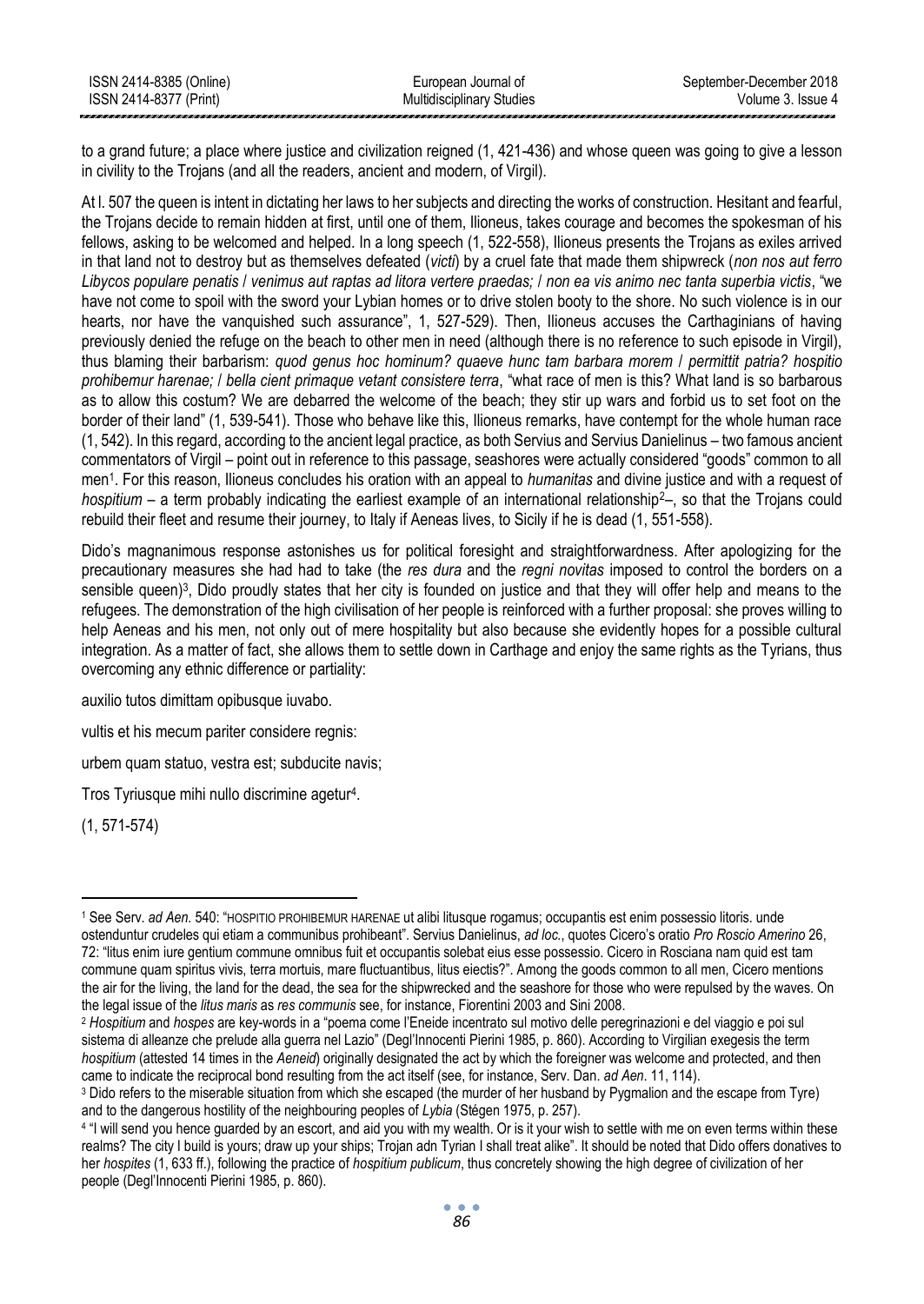It is only at this point that Aeneas, reassured, reveals himself to Dido (he had remained invisible while the Trojans pleaded for the mercy of the queen and implored her help). With a heartfelt prayer, the hero thanks the queen for having associated them, exhausted and needy as they were, to the city and her kingdom (*urbe, domo socias*):

o sola infandos Troiae miserata labores,

quae nos, reliquias Danaum, terraeque marisque

omnibus exhaustos iam casibus, omnium egenos,

urbe, domo socias, grates persolvere dignas

non opis est nostrae, Dido…<sup>1</sup>

(1, 597-601)

Dido concludes their conversation by reaffirming<sup>2</sup> and further developping his proposal for integration. This evidently stems from her profound sense of solidarity, which is the result of her past experience<sup>3</sup>. In other words, Dido proves that she has not forgotten her past as an exile and fugitive herself; on the contrary, she has learned to be empathetic and well-disposed to accepting others. As mentioned above, she had to flee from her homeland in search for a new land, where she could start anew (1, 628-630). This is indeed the common fate that binds her to Aeneas, and that she does not overlook: *Non ignara mali miseris succurere disco*, "Not ignorant of ill I learn to aid distress" (1, 630). Anyone who knows and understands pain, the queen thus teaches, should learn to help those in need.

The hypothesis envisaged by Dido – responding to the criteria of justice (*iustitia*) and conscience of the good (*mens sibi conscia recti*, 1, 604) – is defined in terms of a political cooperation based on the intercultural dialogue and on the integration between the two peoples. Her proposal is significantly defined through the repeated use of the lexicon of solidarity (*iuvare*, *succurrere*, *auxilium, hospitium*) and of terms proper to the semantic sphere of the union (*sociare*, *miscere*, *iungere*).

In this regard, Virgil begins to draw on this semantic area even before Dido's mentioned proposal, in order to anticipate narratologically the yearning for this ethnic fusion, with his recourse to the allusive prolepsis arisen from the amphibological use of these terms<sup>4</sup>. When Aeneas enters the city, silent and frightened, veiled in a foggy cloud that protects him, for instance, the poet says that the hero manages to mingle with the crowd (*miscetque viris*, 1, 440), without anyone noticing. Virgil uses the verb *misceo*, technically indicating the effect of the blending of various substances, especially liquids, to indicate the fusion of peoples from which a *foedus* could originate. In this regard, l. 440 seems to anticipate the idea of the blending of the Carthaginians and the Trojans evoked by Venus in 4, 112 (*miscerive probet populos aut foedera iungi*) 5 .

Similarly, the expression *iungere dextram*, which properly concerns the settling of a *foedus* and defines, in Virgil, the agreement between the parties in a pact of *hospitium*<sup>6</sup>, is used for the first time when Aeneas, just landed in Carthage, met his mother Venus in disguise. When he finally acknowledges her as his mother, he regrets not being able to clasp hands with her, nor being able to establish a real and authentic contact (*dextrae iungere dextram*, 1, 408). In this case the formulation is refunctionalized in a sentimental way, to indicate Aeneas's yearning to be welcome, in a moment of extreme solitude, when he feels rejected by everyone.

<sup>2</sup> See Serv. *ad Aen*. 1, 627: "TECTIS SUCCEDITE NOSTRIS ad convivium vocat; nam iam supra dixit *urbe, domo socias*".

 $\overline{a}$ 1 "O you who alone have pitied Troy's unutterable woes, you who grant us – the remnant left by the Greeks, now outworn by every mischance of land and sea, and destitute of all – a share in your city and home, to pay you fitting thanks, Dido, is not in our power…".

<sup>3</sup> Note that both Aeneas and Dido are qualified as wanderers: *profectus* is Aeneas with his fellows (4, 111); *profecta, / Germanum fugiens* is Dido (1, 340-341), also defined *errans* by Iarbas (4, 211).

<sup>4</sup> Servius too remarks, moreover, that Virgil makes use of terms that act as proleptic elements of the narration; see *ad Aen.* 1, 613: "OBSTIPUIT animo perculsa est, quo iam futuri amoris est signum".

<sup>5</sup> Senis 1987, p. 541. The same verb will be also used later in reference to the fusion of Teucri and Latini (*Teucri mixtique… Latini*, 11, 134).

<sup>&</sup>lt;sup>6</sup> Virgil shares the opinion that the sanction of the agreement between the parties in a pact of hospitality had to be defined by a hand shake, so as to underline the *fides* on which the relationship was being built. This is how the renewed pact of friendship between Anius, king of Delus, and Anchises is sanctioned (*iungimus hospitio dextras*, 3, 83). Evandrus too recalls the pact he had made with Aeneas with the same formula (*nec quas* / *iunximus hospitio dextras*, 11, 164-165). See Degl'Innocenti Pierini 1985, p. 861.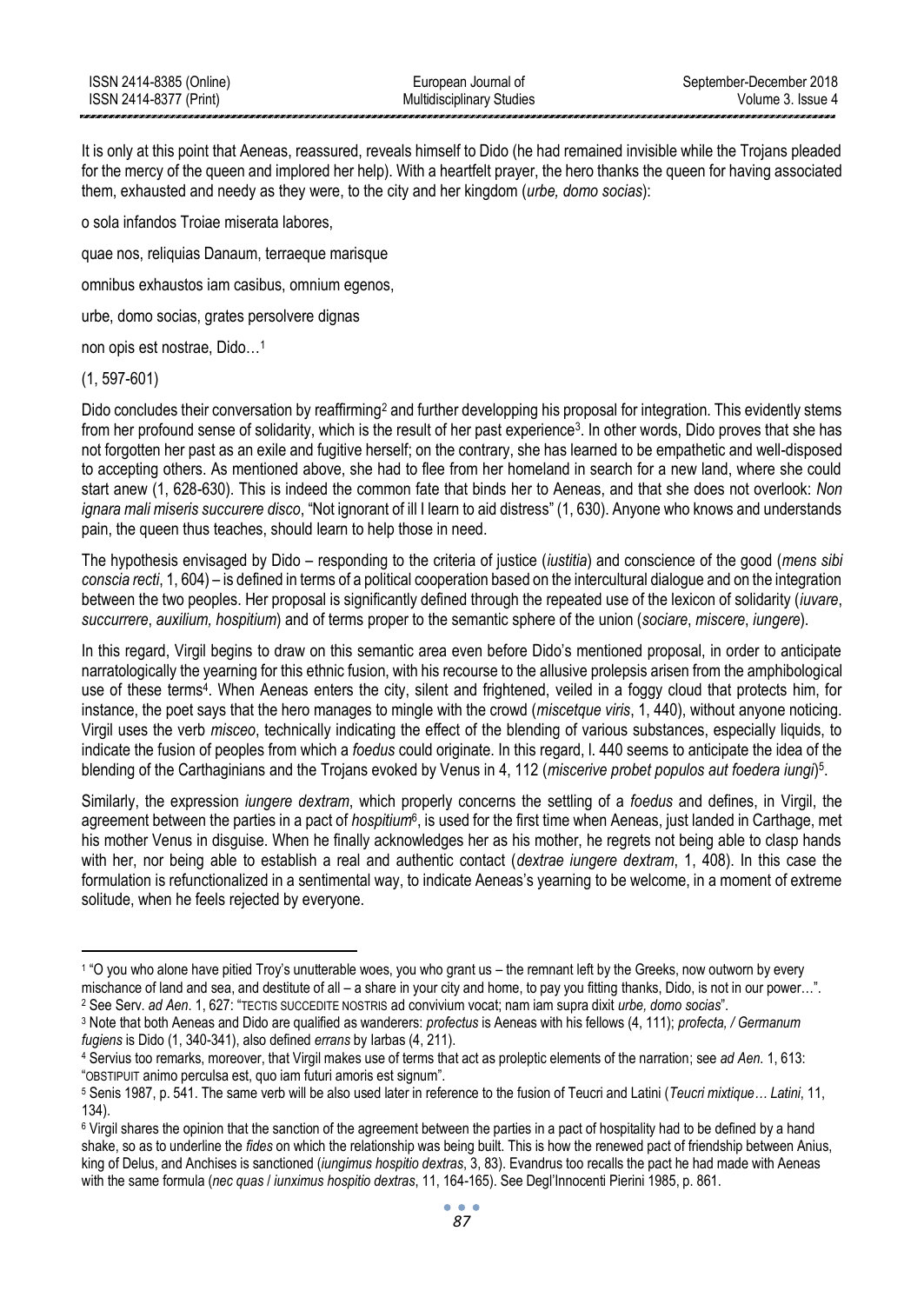| ISSN 2414-8385 (Online) | European Journal of              | September-December 2018 |
|-------------------------|----------------------------------|-------------------------|
| ISSN 2414-8377 (Print)  | <b>Multidisciplinary Studies</b> | Volume 3. Issue 4       |
|                         |                                  |                         |

This same expression, with a slight variation, is also used a little below. At the sight of Dido, sitting royally while imparting her laws, the Trojans eagerly wish to clasp their hands (*avidi coniungere dextras* / *ardebant*, 1, 514) with the Carthaginians. In this context, the expression is used in a properly political sense, which however does not elide the broader idea of the union as foundation of an authentic relationship, be it private or political.

Moreover, this formula could also allusively anticipate the theme of *coniugium* (a noun that shares the same root as *iungo*), which is in Book IV of the *Aeneid*. In fact, the amphibological use of such lexicon becomes a tool to show the inevitable sliding of Dido's political project on a private and sentimental level: as we are perfectly aware, the fusion of the two peoples – by will of divine intervention – cannot be separated from the union of the two respective leaders.

In Book IV, indeed, the verb *iungo* (in the simple form as well as in its compounds *adiungo* and *coniungo*) <sup>1</sup> appears variously declined in its multiple semantic values. It expresses the idea of the political fusion of the Carthaginians and the Trojans emerging from the conversation between Venus and Juno (… *populos aut foedera iungi,* 4, 112), which is ideally forseen in the union of their respective fellows led by Dido and Aeneas in the famous hunting scene (*infert se socium Aeneas atque agmina iungit*, "Aeneas himself, advances to join her and unites his band with hers", 4, 142). In its turn, this first 'merging' of the two groups seems to allude to the *coniugium*/*conubium* between Dido and Aeneas that will take place in the course of the hunting scene: *conubio iungam stabili*, "I will link them in sure wedlock", says Iuno (4, 126).

Through lexical spies, the space of narration itself also contributes to forsee this new private union. The evocation of the mountain ridges (*iugum* too is etimologically linked to *iungo*; 4, 153) and the image of the blending of the natural elements (*Interea magno misceri murmure caelum* / *incipit, insequitur commixta grandine nimbus*, "Meanwhile in the sky begins the turmoil of a wild uproar; rain follows, mingled with hail", 4, 160-161) are an ideal forshadowing of the sexual fusion and the sexual intercourse of the two characters<sup>2</sup>.

Therefore, not only does Virgil use the verb *iungo* in reference to political alliances, but also with the meaning of joining people in marriage and, specifically, a wife to her husband: …*se pulchra viro dignetur iungere Dido*, "in marriage fair Dido deigns to join herself", says the personified Fama  $(4, 192)^3$ .

This sliding from Dido's first political project to the private motif of *coniugium* is also already implied in the amphibological use of the verb *sociare*, as emphasized by Servius in his comment on the expression *urbe*, *domo socias* (1, 600): "Hoc est et publico et privato dignaris hospitio". In this case too, as with the verbs *iungo* and *misceo*, the term ranges from the bonds between peoples pertaining the public law to interpersonal relationships. To the political meaning<sup>4</sup>, therefore, Virgil steadily combines the marriage implications<sup>5</sup>, in the sense that marriage bond also represents the basis of *societas*<sup>6</sup>.

As is known, the cultural and political integration hoped by Dido will not occour. The Fate commands that Aeneas and the Trojans have to settle down in a new land. *Et nos fas extera quaerere regna*, "we, too, have the right to seek a foreign realm" (4, 350), states Aeneas, by implicitly underscoring the analogy between his personal story of exile to that of *errans* Dido, and thus anticipating the success of that union between other peoples from which Rome will originate. In the following books, Virgil will tell the migrations of the Trojans, their journey in search of a new homeland, and their impact on the

<sup>1</sup> <sup>1</sup> On the different meanings of *iungo* see Tibiletti Bruno 1987.

<sup>2</sup> The verb *misceo*, after all, apart from indicating the fusion of the elements and metaphorically the merging of people in a group, alliance or association, also indicates the union by marriage as well as the sexual union in Virgil; see, for example, Verg. *Aen.* 7, 661 (*mixta deo mulier*). See *Oxford Latin Dictionary*, s.v. *misceo*, 4-5, p. 1116.

<sup>3</sup> See *Oxford Latin Dictionary*, s.v. *iungo*, 7 "to unite or attach (persons) as friends, allies, or sim."; "to unite in marriage or sim.,": see *Aen.* 7, 546 (*in amicitiam coeant et foedera iungant*); *Aen.* 11, 128-129 (*et te… Latino* / *iungemus regi*); 4, 28-29 (*ille meos, primus qui me sibi iunxit, amores* / *abstulit*).

<sup>4</sup> The term *socius*, in its meaning of 'ally', recalls the juridical and political spheres and allows for the identification of a relationship legally limited by reciprocal obligations. These are relationships concerning international law, as they are meant to link the economical, political, and militaristic interests of single communities (Évrard - Pollera 1988, p. 913); in this regard see, for instance, *Aen*. 8, 120.

<sup>5</sup> The verb implies a reference to the marriage bond as it emerges from *Aen.* 4, 16 (*vinclo… sociare iugali*), in relation to which Servius comments as follows: "*iugali* autem propter iugum, quod imponebatur matrimonio coniungendis" (and Servius Danielinus: "quidam *iugali*  accipiunt pro *coniugali*").

<sup>6</sup> The representation of the marriage bond in terms of *societas* is found in literature (*illas tamen in matrimonio, in societate fortunarum omnium*, Liv. 1, 9, 14; *uxor est que foemina viro nuptiis collocata in societatem vitae venit*, Quint. *Declam.* 247) but also in juridical texts (*Dig.* 25, 1, 2; *Cod.* 9, 32, 4). See Évrard - Pollera 1988.